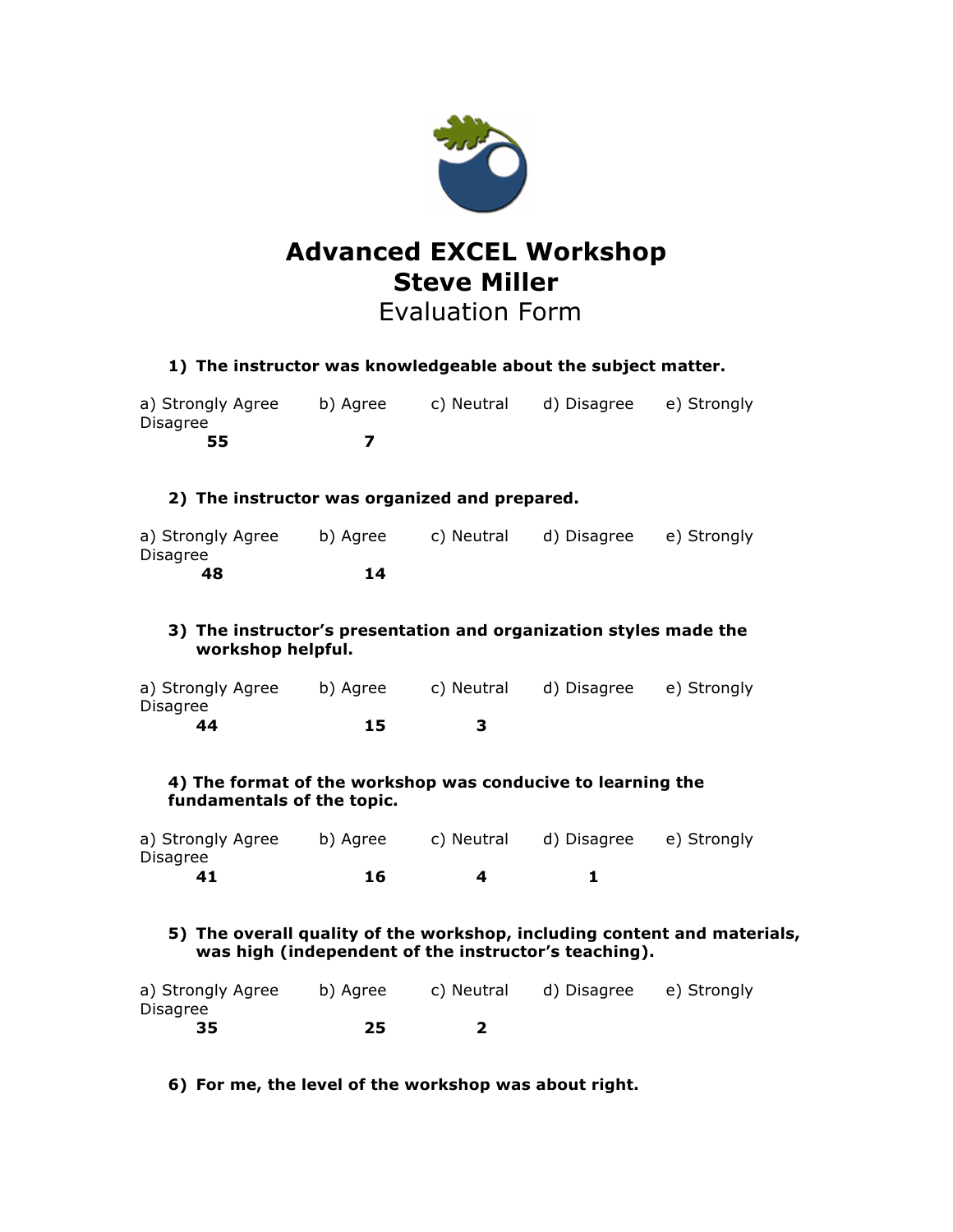| a) Strongly Agree | b) Agree | c) Neutral d) Disagree e) Strongly |  |
|-------------------|----------|------------------------------------|--|
| Disagree          |          |                                    |  |
| -34               | 21       |                                    |  |

### **7) The workshop was a valuable use of my time.**

| a) Strongly Agree | b) Agree | c) Neutral | d) Disagree e) Strongly |  |
|-------------------|----------|------------|-------------------------|--|
| Disagree          |          |            |                         |  |
| 38                | 21       |            |                         |  |

### **8) Which aspects of the workshop were the most valuable?**

- Solver was overall a great tool to learn.
- Following through working on sample problems and getting help where needed.
- The examples were helpful and made using Solver easier to understand.
- To teach me how to use Solver to solve complicated questions.
- All of the examples were helpful.
- Solver and how to think about how Excel works.
- The various exercises.
- Learning how to use Solver.
- Working through Solver together.
- Further exposure to previously unused Excel functions.
- Great examples
- His prep of the material was well done. Keeps a good pace most of the time.
- **Solver**
- It will be helpful to go through the worksheets on my own now that I've gone through it once.
- The applications were useful, clearly written and interesting.
- Solver. Good examples
- Material on Solver.
- The worksheet key and the helpers to speed up moving on.
- The optimization of habitat area was good.
- Solver
- The Solver part.
- All of the examples using Solver, especially the more complicated ones.
- Great set up in Excel made filling in tables and following along easy.
- Everything!<br>• This was my
- This was my first introduction to Solver.<br>• Explanations and pace were great
- Explanations and pace were great.
- The example to practice Solver.
- Learning Solver was great!
- The workshop revolved around using Solver, which was really valuable.<br>• All of it I wish I had learned Solver sooner.
- All of it I wish I had learned Solver sooner.<br>• All the annlied problems (resource extraction
- All the applied problems (resource extraction and cons planning) were really useful.
- All of it.
- Step by step examples. Color coded cells.
- Solver
- The examples
- All were useful/valuable.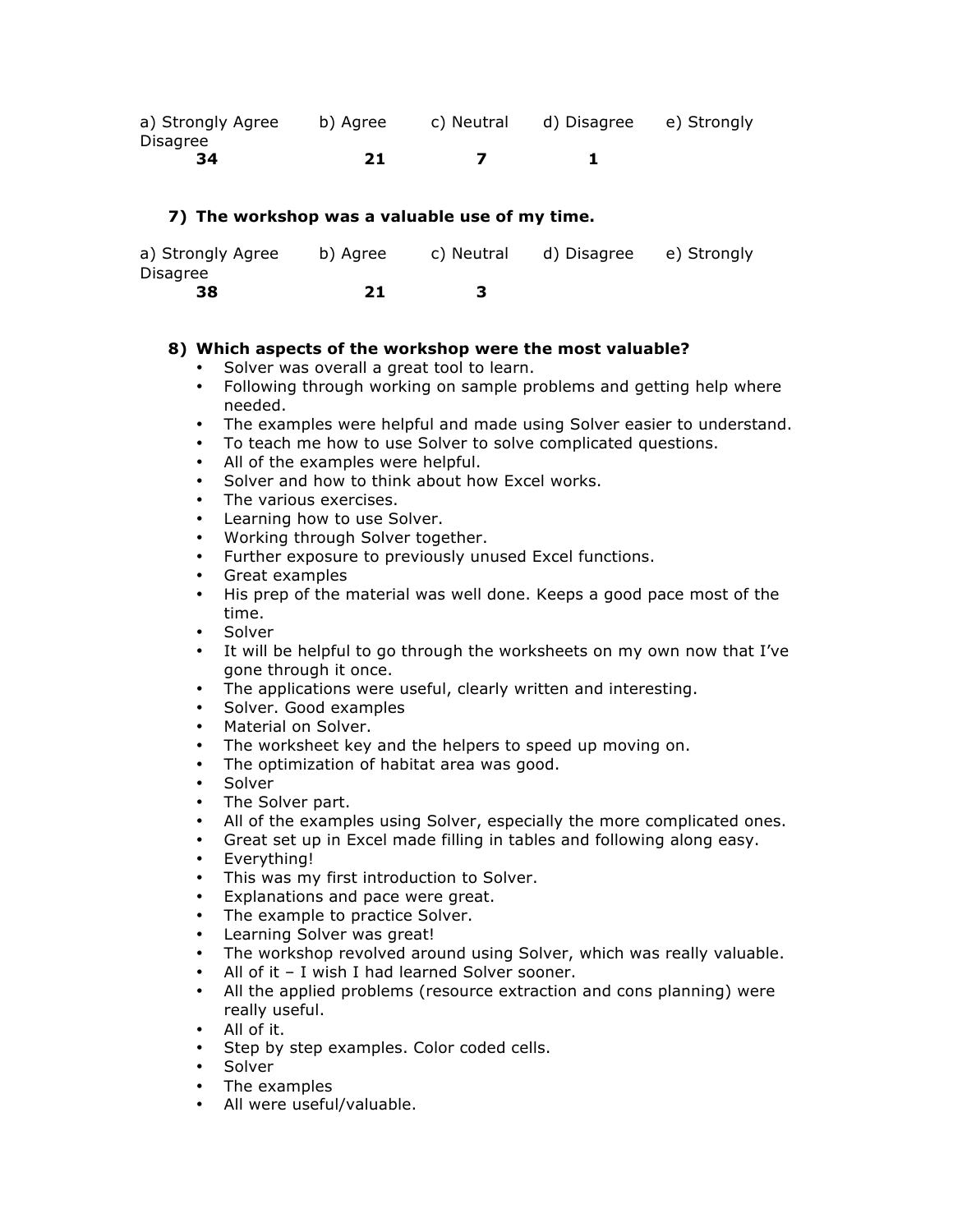- The example that was most related to 204 homework and potential GP analysis. Also spending time going over the basics.
- Walking through the examples AND having the key available to us for later review.
- Everything!
- I had never been exposed to the Solver function and now I know I'll use it in future problems.
- Complicated Solver problems relevant to environmental problems we might encounter later.
- Excel knowledge is always good.
- Working through Solver together.

# **9) Which aspects were the least valuable?**

- 
- Repetition<br>• He goes wa • He goes way too fast, and the people supposed to be helping end up not being useful at all.
- Nothing everything is good.
- Repetitive
- The examples at the end were hard to follow and I don't think I will remember how to use it.
- While I was able to follow what equations to write, I wasn't clear on what we were trying to find exactly. The overall use of the equations.
- Moved a bit fast.
- A bit slow.
- Nothing
- They were all very useful.<br>• Wasting time on simple ca
- Wasting time on simple calculations that people should know how to do.
- Since we have already taken 206 (stats) the overview of OLS was pretty much just a review – but still helpful.
- Graphing section at end.
- All were useful/valuable.
- All good.
- None great workshop.

# **10) What suggestions do you have for improving the workshop?**

- Great speed and pace of introducing skill but maybe slow down with the equations in the cell or always leave them visible.
- Too fast at times, and slow at others…I know it's impossible to please everyone.
- Maybe post a key in the file for future reference if necessary.
- More examples. Maybe 2 part session because of the importance of its application.
- Less examples gone over more slowly instead of everything rushed through would have been more helpful.
- Speak slowly and try to let everybody catch up!<br>• I think the GIS lab would be a better location an
- I think the GIS lab would be a better location and it needs to be slowed down.
- Nothing, it's great.
- None that I could think of.<br>• Steve moved a bit fast at t
- Steve moved a bit fast at the beginning taking more time would be helpful (longer session?)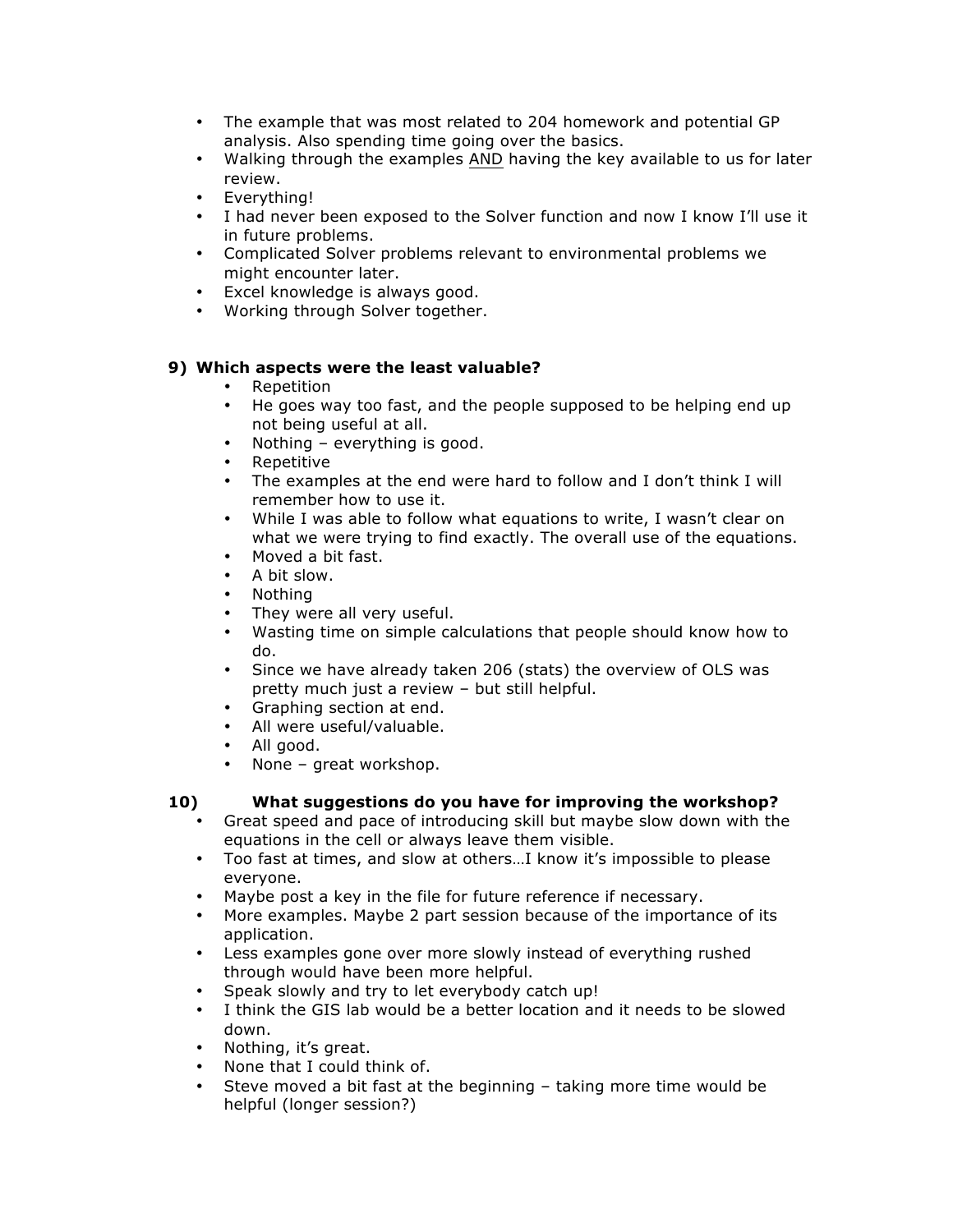- Slow down a bit.
- For me, we went through the problems too fast and I got behind.
- At some points, especially at the beginning it was a little too fast. Maybe leave a little extra time at the beginning would be helpful.
- Shorten it?
- Smaller groups?
- Not much. Good format, pace of class is the right speed and content is solid.
- It was great!
- Maybe have a five minute break because 2 hours is a long time for studying Excel.
- Since I had no prior knowledge of Solver, it would have been helpful in the emails sent prior to the workshop, to suggest reading the word document prepared ahead of time.
- Maybe there could be more instructive reading materials for reviewing after the workshop.
- Spend more time on Solver for statistics.<br>• Have it 1<sup>st</sup> quarter it would help with ES
- Have it  $1^{st}$  quarter it would help with ESM203.
- None really maybe use examples/sample data from current/ongoing research efforts to make it even more interesting.
- Slow down, slower pace.
- $N/A$  great job!
- Nothing! It was good!
- It's just a bit long.
- Often hard to hear what was being said.
- Maybe slow down between different questions.

# **11) Any additional comments?**

- A bit difficult to hear at times.
- Really helpful….at least as far as I know now.
- Thanks for your help.
- Thanks!
- None<br>• Good
- Good job!
- Steve and helpers did a good job explaining the material but not sure how applicable the problems are of if I absorbed anything.
- Keep doing it! More of these workshops with other software.
- These workshops are great. More would be helpful! Also, why don't we learn how to code this stuff? It seems like that would give a deeper understanding of the algorithms – maybe not enough time to teach it…..
- Thanks
- Thank you!
- Good job!
- Excellent<br>• Have ano
- Have another one going into more depth.
- Steve is a great instructor of the Excel workshops.
- Thanks very much!
- I am always amazed at how well explained these processes are. Thank you!
- Thank you
- Thanks!
- Great workshop.